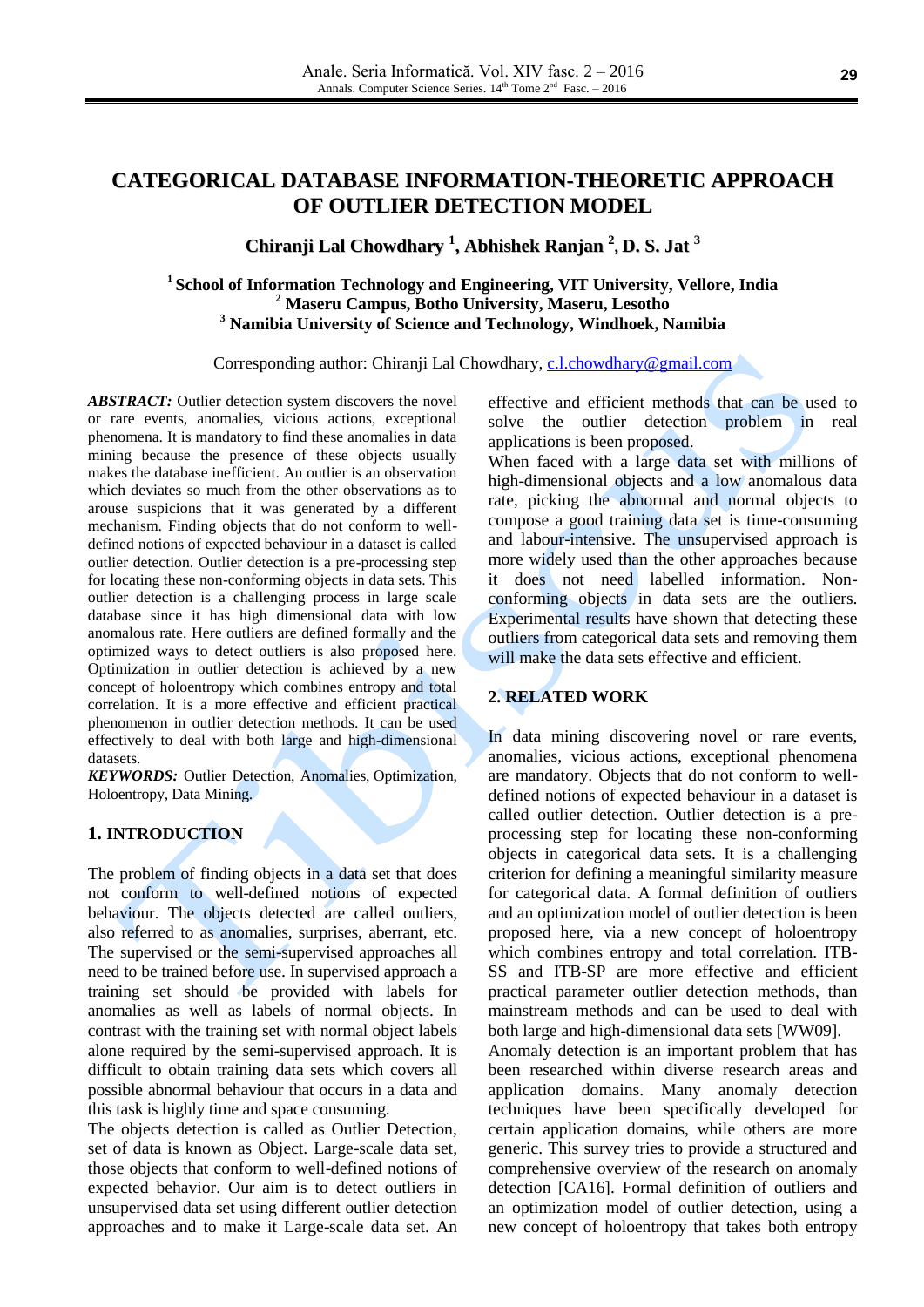and total correlation into consideration. The current work focuses on finding single records that are anomalous. Sometimes in real world applications we are more interested in detecting groups of unusual records that deviate from the norm, rather than detecting the records separately. We need to specify a similarity measure, and group records on the basis of it. If the data has temporal and/or spatial components, they provide a natural measure for grouping [DS07].

In most applications, anomalies are defined as data points that are 'abnormal'. Quite often we have access to data which consists mostly of normal records, along with a small percentage of unlabelled anomalous records. We are interested in the problem of unsupervised anomaly detection, where we use the unlabelled data for training, and detect records that do not follow the definition of normality. ITB-SS and ITB-SP, ITB-SS – Information Theory-Based Step by-Step ITB-SP - Information-Theory-Based Single-Pass. An extensive survey of anomaly detection techniques developed in machine learning and statistical domains A broad review of anomaly detection techniques for numeric as well as symbolic data is presented. An extensive review of novelty detection techniques using neural networks and statistical approaches has been presented [CBK09].

Mining outliers in database is to find exceptional objects that deviate from the rest of the data set. Besides classical outlier analysis algorithms, recent studies have focused on mining local outliers, i.e., the outliers that have density distribution significantly from their neighbourhood. The estimation of density distribution at the location of an object has so far been based on the density distribution of its k-nearest neighbours. Aim is to propose effective and efficient methods that can be used to solve the outlier detection problem in real applications. HITS is a well-known algorithm developed for analysing hyperlink structures in Web environment. ROCK is a well-known clustering algorithm for datasets with categorical attributes. It takes advantages of common neighbours, based on categorical data similarities, to define links between pairs of objects [Y+06].

Much of the intrusion detection research focuses on signature (misuse) detection; here models are built to recognize known attacks. However, signature detection, by its nature, cannot detect novel at-tacks. Anomaly detection focuses on modelling the normal behaviour and identifying significant deviations, which could be novel attacks. In this paper we explore two machine learning methods that can construct anomaly detection models from past behaviour. The unsupervised approach is more widely used than the other approaches because it does not need labelled information. The local outlier assigns each data a local outlier factor LOF [J+06]. Outlier detection methods for categorical data can be characterized by the way outlier candidates are measured w.r.t. other objects in the data set. In general, outlier candidates can be assessed based either on data distribution or on attribute correlation, which provides a more global measure. They can also be assessed using a between-object similarity or local density, which provides a local measure. To solve the optimization problem, we derive a new outlier factor function from the weighted holoentropy and show that computation/updating of the outlier factor can be performed without the need to estimate the joint probability distribution [Die98].

Discovery of objects with exceptional behaviour is an important challenge from a knowledge discovery standpoint and has attracted much attention recently. In this paper, we present a stochastic graph-based algorithm, called Out Rank, for detecting outlying objects. In our method, a matrix is constructed using the similarity between objects and used as the adjacency matrix of the graph representation. The heart of this approach is the Markov model that is built upon this graph, which assigns an outlier score to each object. We combine entropy and total correlation with attribute weighting to define the concept of weighted holoentropy [FS10].

Here evaluations on a small real data set and a bundle of synthetic data sets shows that the proposed algorithms do tend to optimize the selection of candidates as outliers. Moreover, our experiments on real and synthetic data sets in comparison with other algorithms confirm the effectiveness and efficiency of the proposed algorithms in practice. The unsupervised anomaly detection approach detects anomalies in an unlabelled data set under the assumption that the majority of the objects in the data set are normal. This algorithm assumes that the data is in random order. If the data is not in random order and is sorted then the performance can be poor. Algorithm depends on the independence of examples. It addresses the scaling problem with an algorithm based on randomization and pruning which finds outliers on many real data sets in near linear time [BS03, Cho11].

### **3. ARCHITECTURE DIAGRAM OF PROPOSED SYSTEM**

# **3.1 Overview of System**

Outlier detection system (Fig. 1) is used to remove outliers or aberrant or anomalies from the datasets stored in database. Usually large scale datasets are high dimensional and has low anomalous rate. Since it has millions of data it is not very easy to label any data as outliers or normal data. So unsupervised database is used which does not need any classification as outlier or normal datasets. Outliers are those objects that do not conform to the boundaries or conditions set for those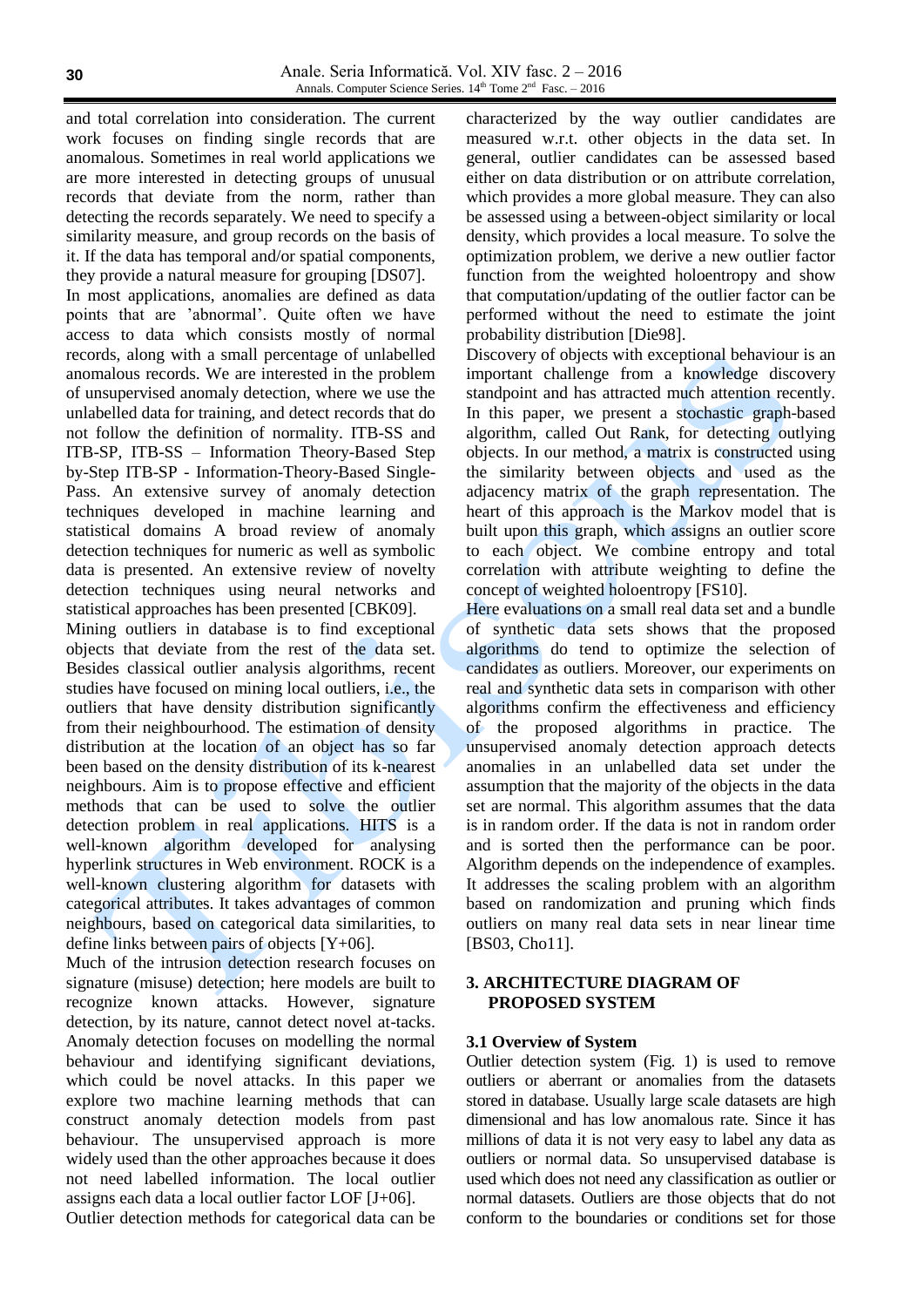datasets. These outliers if present will make the database inefficient or ineffective. In order to make the datasets efficient and effective a pre-processing is done to the datasets which finds the outliers. These outliers can be removed from the database. In this system the preprocessing of data is done by analysing the attributes (entropy), shared and dependant information (total correlation) and finally by holoentropy. Entropy and total correlation analyses the entire attribute and shared attribute and categorizes datasets as normal or outliers whereas holoentropy highlights the exact field which causes the whole record to be outlier so that it can be easily identified and removed from the database.

**3.2 Outlier Detection on Shared Information**

In this module after successful login the User/Admin can view all the personal/professional information stored in database. The datasets which has to be analysed by checking with shared dependent attributes is sent for analysis by choosing Total Correlation. The dependent attributes which has shared information are analysed thoroughly and it is categorized to normal and outlier datasets. The result of analysis for each tuple is produced that can be viewed by the user/admin and the outlier values can be updated with correct values.



**Fig. 1. The Outlier detection system**

#### **3.3 Information Theoretic Based Outlier Detetion**

In this module User/Admin logs in by giving their username and password. On successful login the User/Admin can view all the personal/professional information stored in database. The field which causes the whole tuple as outlier can be found by choosing "apply holoentropy". The attributes are analysed in every step and pass. The result of analysis is produced which highlights the outlier fields which helps to easily identify the outliers and remove them to make the employee database effective.

#### **4. EXERIMENTAL EVALUATION**

#### **4.1 Registration**

The user is made to register first. Registration is done by giving the Username and Password. If any of the details are left unfilled then registration process fails. After giving in the user name, Password and Confirming password the user has to click on Register now. When the user gets registered successfully Registered successfully message is displayed. If the user lefts any of the field empty then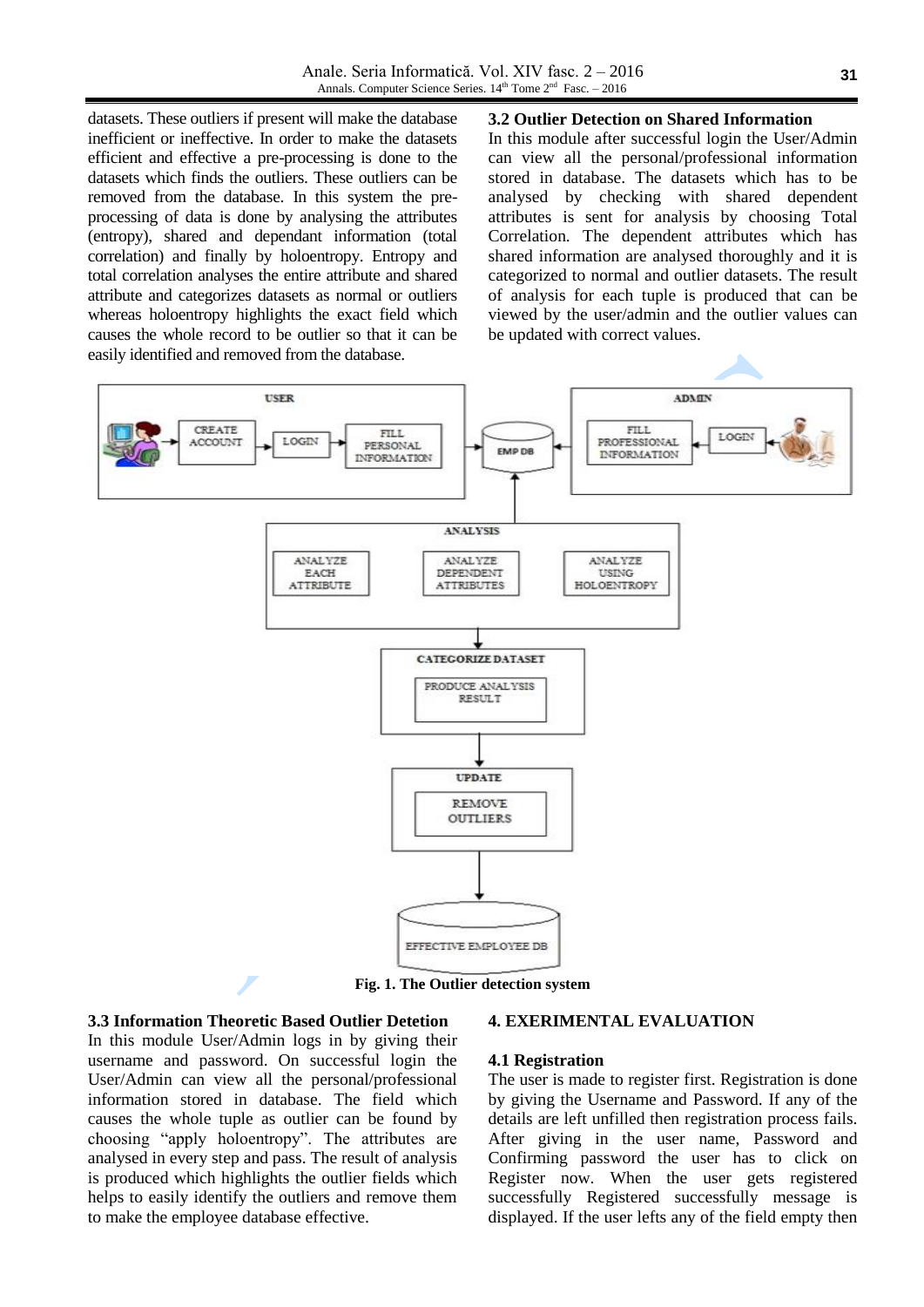Enter all fields message is displayed. The User is restricted to register again with same username. After successful registration the user can sign in to store their personal details.

There exists two login-User login and Admin login. The user can sign in by using the same username and password that they used for registering. The user has to click on Login to store their personal details. If the user gives in proper details for login then login successful message gets displayed and user gets logged in. If the user gives in incorrect credentials to login then Username/Password invalid message gets displayed and login fails. The user can fill in all personal information to store in database. If user wants to register then the sign up button can be used.

The admin can sign in by using admin username and password. If the admin signs in with proper credentials then Admin login successful message gets displayed. If Login is done with incorrect credentials then Login failed message gets displayed. The admin maintains all professional details of employee. The admin fills in the salary and other professional details of employee to store in database. The Exit button can be used if the login process has to be terminated.

After successful login the user can fill in all personal information. The Personal information is stored in database by clicking on Store Data button. On storing the data successfully Stored successfully message gets displayed. To send data for analysis of outliers Examine Personal Information button can be chosen.

Admin fills in all these information of each employee and stores it in database by clicking on Store Salary Details. The Apply Total Correlation button can be used for applying total correlation on the records stored in database. The Apply Entropy button can be used for applying entropy on the records stored in database.

#### **4.2 Attribute Based Outlier Detection**

Attribute based outlier detection refers to detecting outliers using entropy. The entropy can be used as a global measure in outlier detection. To detect outlier using entropy each field is analysed separately to find non-matching attribute values.

### **4.3 User Entropy**

The Personal Information can be analysed for its outlier by clicking on Examine Personal Information. All the personal information of the employee are retrieved and displayed on clicking Click to view personal information. The Fields to which entropy is to be applied gets listed (employee name, gender, age, dob, address). The field to which entropy has to apply is selected and Apply Entropy button is clicked. Each field can be selected separately and can be analysed for normal and outlier dataset. The dataset of the selected field is sent for analysis. After the dataset is sent for analysis successfully Data Sent message gets displayed (Fig. 2).

| Address<br>Emp Name<br>Gender<br><b>DOB</b><br>EmpId<br>Age<br>Male<br>1989-03-03<br>gf<br>25<br>tamil<br>100<br>Male<br>Chennai<br>25<br>1989-03-04<br>101<br>ram<br>102<br>Sandhiya<br>Female<br>1991-12-15<br>23<br>Chennai<br>Shruthy<br>Female<br>23<br>103<br>1991-06-15<br>Trichy<br>27<br>104<br>Sahana<br>Female<br>1987-06-09<br>Thanjavur<br>Santhoshi<br>Chennai<br>29<br>105<br>Female<br>1990-03-09<br>Swathi<br>22<br>106<br>Female<br>1992-06-12<br>Chennai<br>Revathee R<br>25<br>107<br>Female<br>1989-11-11<br>Chennai |
|-------------------------------------------------------------------------------------------------------------------------------------------------------------------------------------------------------------------------------------------------------------------------------------------------------------------------------------------------------------------------------------------------------------------------------------------------------------------------------------------------------------------------------------------|
|                                                                                                                                                                                                                                                                                                                                                                                                                                                                                                                                           |
|                                                                                                                                                                                                                                                                                                                                                                                                                                                                                                                                           |
|                                                                                                                                                                                                                                                                                                                                                                                                                                                                                                                                           |
|                                                                                                                                                                                                                                                                                                                                                                                                                                                                                                                                           |
|                                                                                                                                                                                                                                                                                                                                                                                                                                                                                                                                           |
|                                                                                                                                                                                                                                                                                                                                                                                                                                                                                                                                           |
|                                                                                                                                                                                                                                                                                                                                                                                                                                                                                                                                           |
|                                                                                                                                                                                                                                                                                                                                                                                                                                                                                                                                           |
|                                                                                                                                                                                                                                                                                                                                                                                                                                                                                                                                           |
|                                                                                                                                                                                                                                                                                                                                                                                                                                                                                                                                           |
| <b>Apply Entropy</b><br>Apply Total Correlation<br>Apply holoentropy                                                                                                                                                                                                                                                                                                                                                                                                                                                                      |

**Fig. 2. User Personal Information**

Each dataset that is received is analysed if it is of null value and also checked for its type and categorized into normal data and outlier data accordingly. The analysis of dataset is done by clicking on Click Here button. After analysing the dataset completely Analysis Successful message gets displayed. If the dataset is of proper datatype it is put under normal dataset if not the dataset is tagged as outlier (Fig. 3).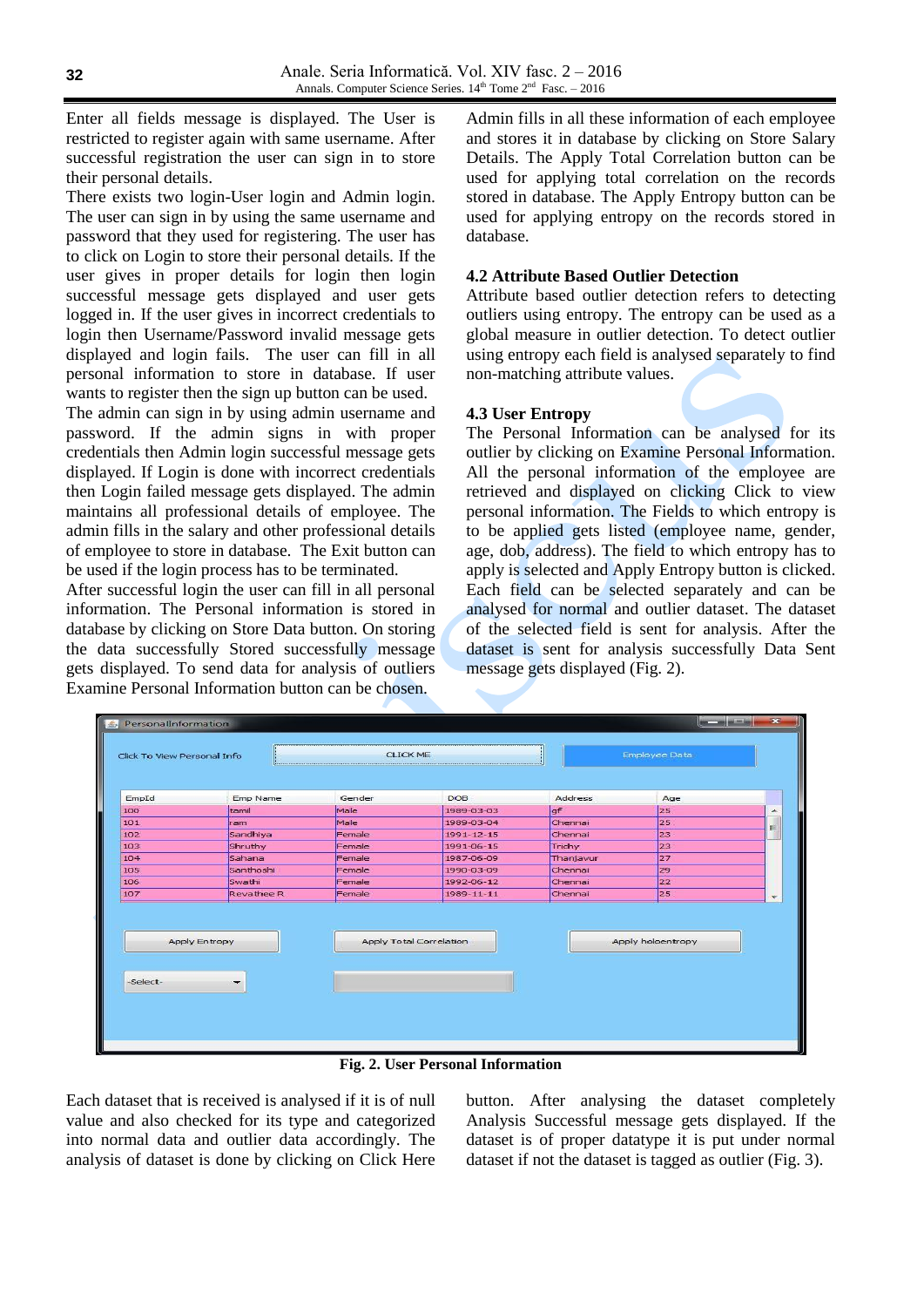Anale. Seria Informatică. Vol. XIV fasc. 2 – 2016 Annals. Computer Science Series.  $14^{th}$  Tome  $2^{nd}$  Fasc. - 2016

| gender | Report  |   |
|--------|---------|---|
| Female | Normal  | ∸ |
| Female | Normal  |   |
| Female | Mormal  |   |
| Female | Normal  |   |
| Male   | Normal  |   |
| Male   | Normal  |   |
| Male 1 | Outlier |   |
| Male   | Normal  | ≡ |
| Female | Normal  |   |
| Male   | Normal  |   |
|        |         |   |

**Fig. 3. User Entropy-Gender Result**

The address attribute given in personal information is analysed for its outliers and it is categorized to normal and outliers. The Employee name attribute is analysed for outliers or anomalies by applying entropy conditions to it. If the employee name is left empty or if the name has invalid character it is then tagged as outlier. Else it is given as normal dataset (Fig. 4).

| <b>CLICK HERE</b> |         | Analysing |
|-------------------|---------|-----------|
| empname           | Report  |           |
| tamil             | Normal  | ∽         |
| ram               | Normal  |           |
| Sandhiya          | Normal  | $\equiv$  |
|                   | Outlier |           |
| Sahana            | Normal  |           |
| Santhoshi         | Normal  |           |
| Swathi            | Normal  |           |
| Revathee R        | Normal  |           |
| Vishwa            | Normal  |           |
| Ram               | Normal  |           |
|                   |         |           |

**Fig. 4. User Entropy-Employee Name Result**

# **4.4 Admin Entropy**

The professional information can be analysed for its outlier by clicking on Apply Entropy button. All the professional information of the employee are retrieved and displayed on clicking View Information button. The Fields to which entropy is to be applied gets listed

(Location, position, qualification, department name). The field to which entropy has to apply is selected and Apply Entropy button is clicked. Each field can be selected separately and can be analysed for normal and outlier dataset. The dataset of the selected field is sent for analysis. The dataset is sent for analysis (Fig. 5).



**Fig. 5. Admin Information**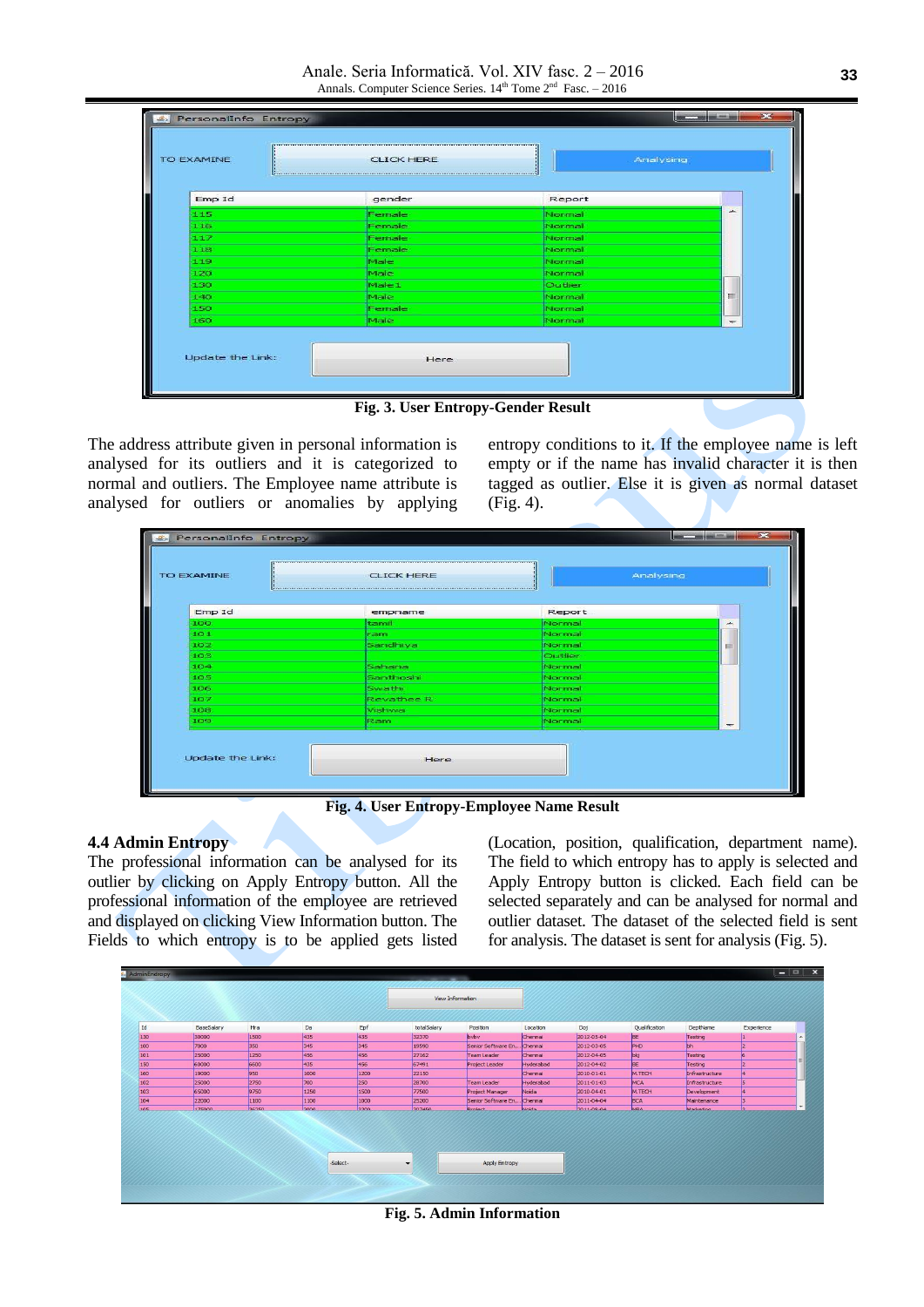Each dataset that is received is analysed if it is of null value or if it has values other than listed values and also checked for its type and it is categorized into normal data and outlier data accordingly. The analysis of dataset is done by clicking on Click Here

button. After analysing the dataset completely Analysis Successful message gets displayed. If the dataset is of proper datatype it is put under normal dataset if not the dataset is tagged as outlier (Fig. 6).

| ApplyEndropyToAdmin     |                            |                | $\mathbf{x}$ |
|-------------------------|----------------------------|----------------|--------------|
| To View Analysed Result | <b>Click Here</b>          |                |              |
| Id                      | position                   | Report         |              |
| 130                     | byby                       | <b>Qutlier</b> |              |
| 100                     | Senior Software Engineer   | Normal         |              |
| 101                     | <b>Team Leader</b>         | Normal         |              |
| 150                     | Project Leader             | Normal         |              |
| 160                     |                            | <b>Qutlier</b> | ≡            |
| 102                     | <b>Team Leader</b>         | Normal         |              |
| 103                     | Project Manager            | Normal         |              |
| 104                     | Senior Software Engineer   | Normal         |              |
| 105                     | Project                    | Qutlier        |              |
| 106                     | Senior System Adminstrator | Normal         |              |
| 107                     | <b>System Adminstrator</b> | Normal         |              |
| Click To Update Data:   | Click To Update            |                |              |

**Fig. 6. Admin Entropy-Position Result**

The Location attribute is sent for analysis to find outliers in dataset by applying entropy conditions. If the location is left empty or if the location has unmatched character types or if it has values other than a few values it is tagged as outlier. Else it is tagged as Normal dataset. The categorized result of normal and outlier data is produced as result set (Fig. 7).

| ApplyEndropyToAdmin     |                        |                | $\mathbf{\times}$<br>$-$ 0 $-$ |
|-------------------------|------------------------|----------------|--------------------------------|
| To View Analysed Result | Click Here             |                |                                |
| Id                      | location               | Report         |                                |
| 1.30                    | Chennai                | Normal         | -                              |
| 100                     | Chennai                | Normal         |                                |
| 101                     | chennnai               | Outlier        |                                |
| 150                     | Hyderabad              | <b>INormal</b> |                                |
| 160                     | Chennai                | Normal         | $=$                            |
| 102                     | Hyderabad              | Mormal         |                                |
| 103                     | Noida                  | Normal         |                                |
| 104                     |                        | Qutlier        |                                |
| 105                     | Noida                  | Normal         |                                |
| 106                     | Mumbai                 | Mormal         |                                |
| 107                     | Bangalore              | Normal         | $\sim$                         |
| Click To Update Data:   | <b>Click To Update</b> |                |                                |
|                         |                        |                |                                |

**Fig. 7. Admin Entropy-Location Result** 

# **4.5 Outlier Detection On Shared Information**

Analysis for outliers is done also on shared information or mutually dependent information. The total correlation is a quantity that measures the mutual dependence or shared information of a data set.

# **4.6 User Total Correlation**

The personal information stored in database used to remain dependent with each other. So Total correlation is applied for each record to find if there exist any outliers in dependent or shared information. Apply Total Correlation button is clicked to initiate the analysis of dataset for outliers. The data is sent to next step for analysing outliers. After sending the data successfully data sent message gets displayed. The Examination of outliers on each record is done by clicking on Click Here button. After successful analysis, Analysis Successful message gets displayed and the dataset gets categorized to normal and outlier dataset based on different conditions.

# **4.7 Admin Total Correlation**

The professional information stored in database by admin used to remain dependent with each other. So Total correlation is applied for each record to find if there exist any outliers in dependent or shared information. Apply Total Correlation button is clicked to initiate the analysis of dataset for outliers. The Examination of outliers on each record is done by clicking on Verify button. After clicking on it the records gets categorized to normal and outlier dataset based on different (Fig. 8).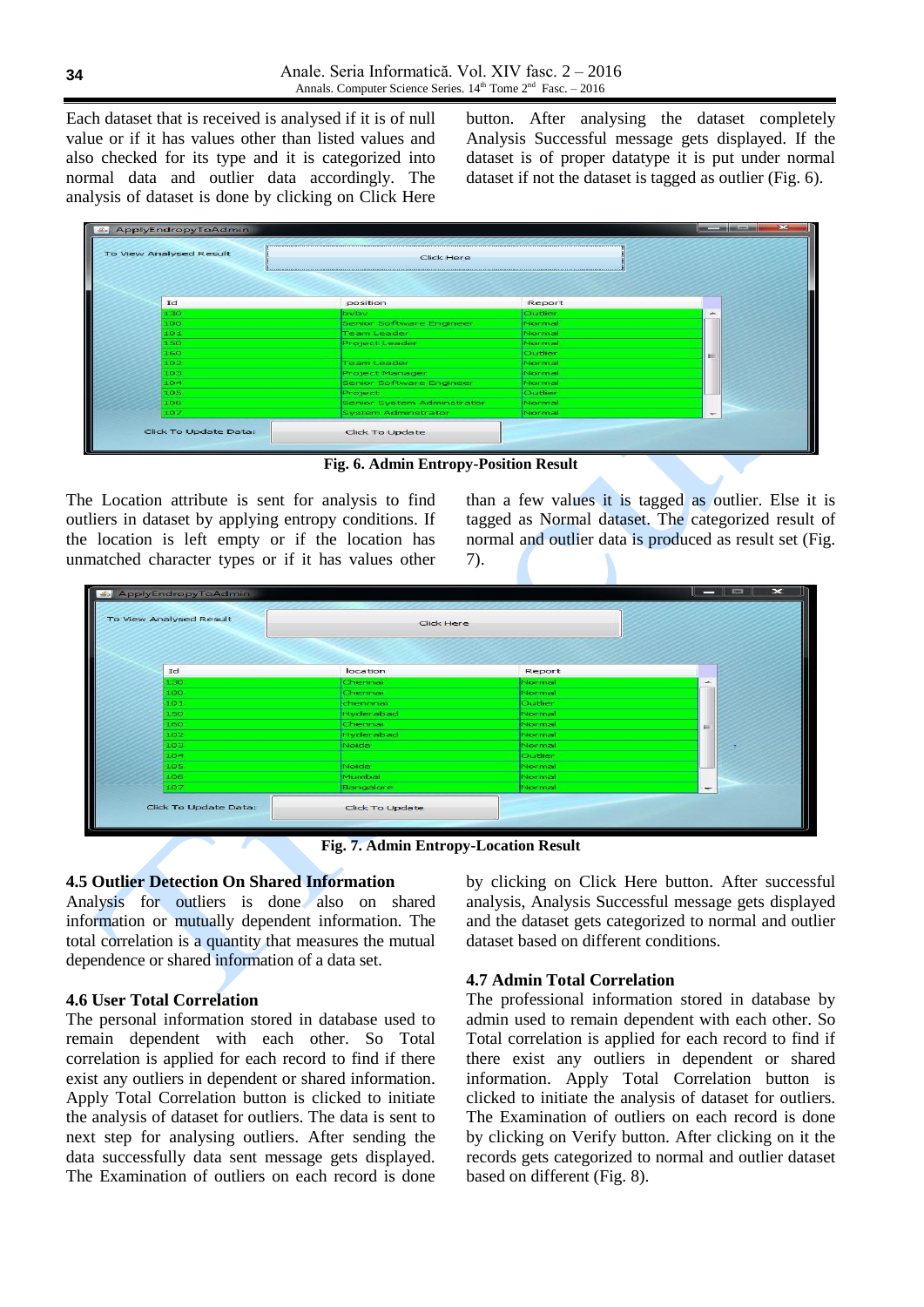Anale. Seria Informatică. Vol. XIV fasc. 2 – 2016 Annals. Computer Science Series.  $14^{th}$  Tome  $2^{nd}$  Fasc. - 2016



**Fig. 8. Admin Total Correlation**

# **4.8 Information Theoretic Based Outlier Detection**

Holoentropy effective and efficient method to determine the outliers present in the large scale dataset. It combines the result of Entropy and Total Correlation to detect the outliers or anomaly present in the datasets. The above two methods, namely Entropy and total correlation check the attributes or dependent attributes and categorizes data to normal and outliers whereas holoentropy check all attributes in every single step and pass and highlights the field which causes the whole record to be outlier.

#### **4.9 User Holoentropy**

The personal information is analysed to find if there exist any outliers. Apply Holoentropy button is clicked to initiate the analysis of dataset for outliers. The Result of analysis is produced on clicking Holoentropy Results button. The result set produced highlights the outlier field which helps in easier identification of outliers. To remove the outliers found and update with normal values Update button can be used (Fig. 9).

| Click Here:           |                     | <b>Holoentropy Results</b> |                          | Analyzing              |                |                          |
|-----------------------|---------------------|----------------------------|--------------------------|------------------------|----------------|--------------------------|
| Emp Id                | <b>Emp Name</b>     | Gender                     | <b>DOB</b>               | Address                | Age            |                          |
| 117                   | Divya               | Female                     | 1991-05-15               | Thanjavur              | 23             | $\overline{\phantom{a}}$ |
| 118                   | Shankari<br>Shankar | Female<br>Male             | 1991-12-13<br>1989-07-13 | Chennai<br>Chennai     | 23<br>25       |                          |
| 119<br>120            | Siva                | Male                       | 1989-05-13               | Thanjavur              | 25             |                          |
| 130                   | lila.               | <b>Statement</b>           | 1981-04-03               | Chennai                |                |                          |
| 140                   | kumaran             | Male                       | 1982-07-04               | <b>Nachulekorten</b>   | 32             |                          |
| 150                   | hgkd                | Female                     | 1988-03-02               | Trichy                 | 26             | $\equiv$                 |
| 160                   | jhgf                | Male                       | 1991-12-15               | <b>Procluitboottan</b> | <b>Company</b> | $\overline{\phantom{a}}$ |
| Click Here To Update: |                     |                            | Update                   |                        |                |                          |

**Fig. 9. User Holoentropy**

### **4.10. Admin Holoentropy**

The professional information is analysed to find if there exist any outliers. Apply Holoentropy button is clicked to initiate the analysis of dataset for outliers. The Result of analysis is produced on clicking Holoentropy Results button. The result set produced highlights the outlier field which helps in easier identification of outliers. To remove the outliers found and update with normal values Update button can be used (Fig. 10).

# **5. CONCLUSIONS**

This work mainly focuses on detecting outliers, rare events, anomalies, vicious actions, exceptional phenomena that occurs in database. A large scale database usually has millions of high-dimensional objects. These objects can have low anomalous data rate. Usually picking the abnormal and normal objects to compose a good training data set is timeconsuming and labour-intensive. So, large scale databases usually use unsupervised approach because it does not need labelled information. These datasets can also have outliers in it. The outliers can be detected by examining attributes using entropy, shared and dependent attributes using total correlation. The detection of outliers is made more efficient by using holoentropy. Detecting these outliers from categorical data sets and removing them will make the data sets effective and efficient.